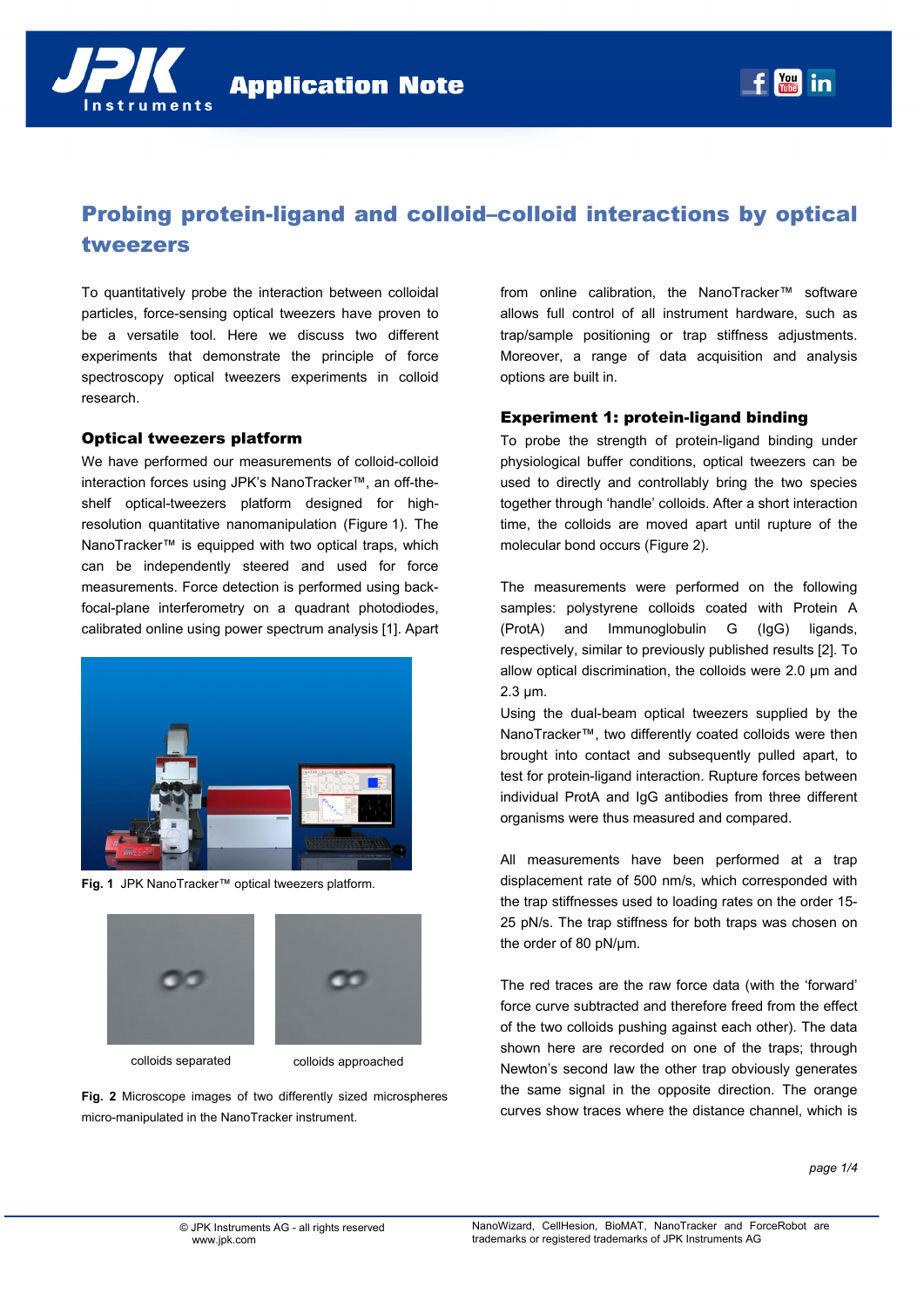



**Rabbit Immunoglobulin G** 

**Fig. 3** Typical rupture curves of the three different IgG species.

the distance between the optical traps, was corrected for the displacement of the colloids out of their traps using the measured forces and stiffnesses through the following equation:

$$
x_{corr}(t) = x_{meas}(t) - F_1(t)/\kappa_1 + F_2(t)/\kappa_2
$$

with  $x(t)$  being the distance as a function of time and  $F(t)$ and  $\kappa$  the force signals and trap stiffnesses of the traps indicated by the suffix.

You

This distance correction has been successfully crosschecked by comparing the values with those found by a particle-tracking algorithm.

Particularly the bovine IgG species stands out through a significantly lower average rupture force.

Also, in some cases multiples of the rupture forces have been seen, which is probably caused by binding events through multiple protein/ligand complexes. In most of these cases, rupture actually turned out to occur in two or more steps, corroborating this conclusion. These events have been left out of the analysis.

This experimental approach can be extended to include rupture measurements at different pulling rates – so called dynamic force spectroscopy – which allows for a detailed understanding of the binding energy landscape of protein-ligand pairs. In addition, experiments using a force clamp enable one to further probe such interactions in a quantitative manner.

## Experiment 2: colloid repulsion

Optical tweezers measurements were performed on plain, uncoated 4.75  $\mu$ m SiO<sub>2</sub> (silica) colloids and a milliQ water sample (pH 5.8) with 400 µM KCl, to demonstrate the hard-sphere repulsion of these colloids under such buffer conditions, as has been reported elsewhere [3].

Using the dual-beam optical tweezers supplied by the NanoTracker™, the two colloids were brought into contact and pulled apart, to probe for interaction.

When pushing the colloids into each other, a repulsive force is recorded and the colloids move out of their respective trap centers. Up to this point, the approach and retract traces are flat and indistinguishable, as is to be expected for these uncoated particles.

*page 2/4*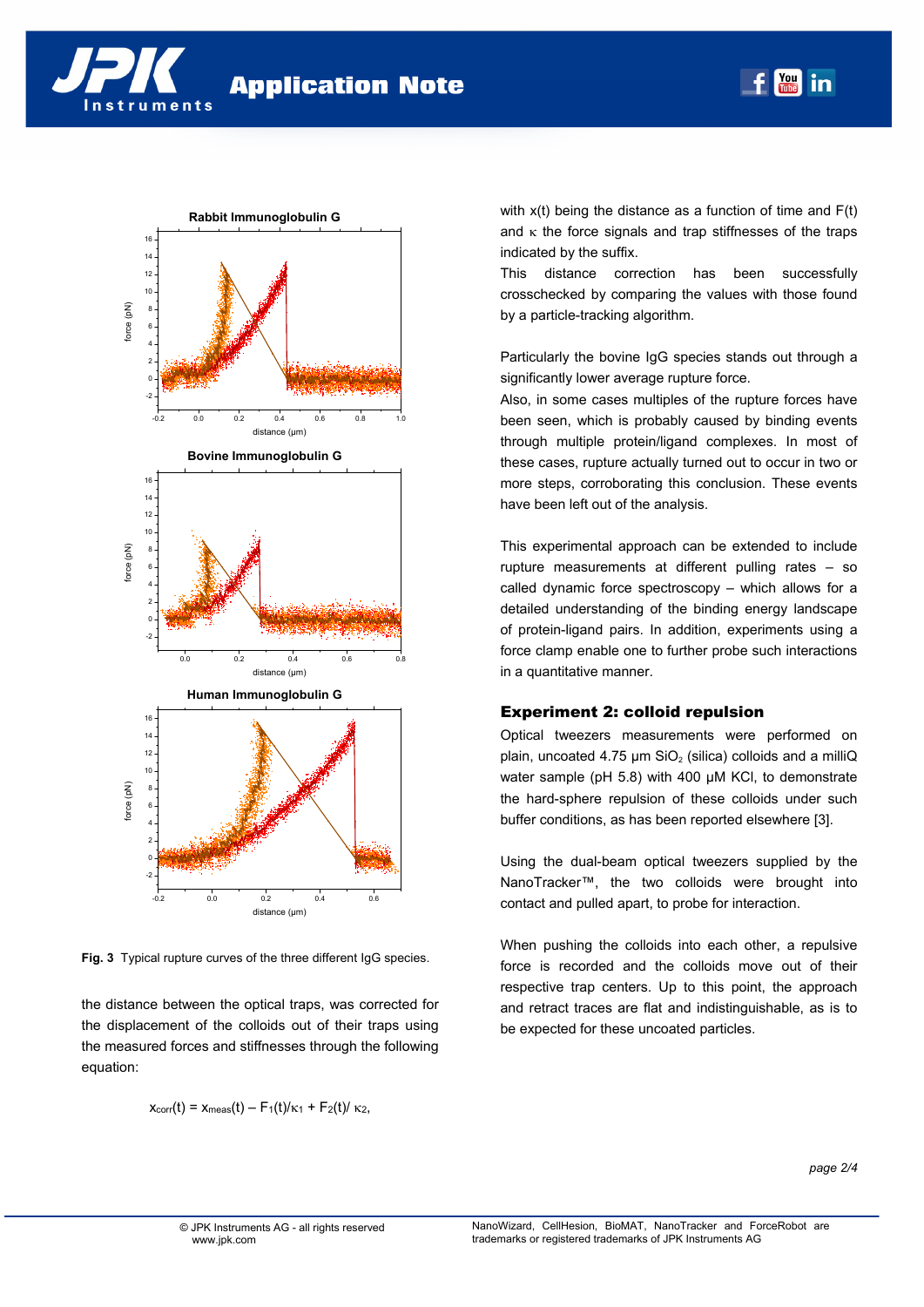



**Fig. 4** Typical approach and retract curve of two trapped 4.75 µm SiO<sub>2</sub> colloids.



**Fig. 5** A retract curve with and without correction for bead displacement from their trap centers under increasing force, showing the expected hard-sphere repulsion.

The repulsive interaction between the hard spheres in the above graphs is artificially softened by not taking into account the finite stiffness of the traps. The distance channel used is the actual distance between the optical traps, which can be corrected for the displacement of the colloids out of their traps to get the inter-colloidal distance as described before. The inset graph shows both original (red) and corrected (green) data for two colloids manipulated with traps of 26.6 and 23.3 pN/µm stiffness, respectively. The corrected trace shows the expected colloid-colloid repulsion.

These measurements prepare the ground for further experimental investigations of the intrinsic repulsion and/or attraction forces for colloids in e.g. various different buffer conditions.

# Conclusion

In conclusion, the NanoTracker™ proves to be directly applicable to colloid-colloid interaction measurements for biophysical and materials science research studies. The configurationally freedom provided by the NanoTracker™ to set up the force spectroscopy experiment allows for many different assays, including force clamp or force ramp experiments for interactions between colloids, or interactions between a colloid and (e.g. chemically modified) surfaces.

## Acknowledgments

The samples used for this report were generously provided by the lab of Prof. F. Kremer (University of Leipzig, Germany).

## **Literature**

- [1] K. Berg-Sorensen and H. Flyvbjerg. Power spectrum analysis for optical tweezers. *Review of Scientific Instruments*, 75(3):594–612, 2004.
- [2] Salomo, M.; U. F. Keyser, M. Struhalla, F. Kremer. Optical tweezers to study single protein A/Immunglobulin G interaction at varying conditions. *European Biophys. J.* 37, 927-934, 2008.
- [3] Elmahdy, M.M., A. Drechsler, C. Gutsche, A. Synytska, P. Uhlmann, F. Kremer, M. Stamm. Forces between blank surfaces as measured by the colloidal probe technique and by optical tweezers – a comparison. *Langmuir* 25, (22) 12894-12898, 2009.
- [4] Kegler, K.; M. Salomo and F. Kremer. Forces of interaction between DNA-grafted colloids: an Optical Tweezer measurement*. Physical Review Letters* 98, 058304, 2007.
- [5] Kegler, K.; M. Konieczny, G. Dominguez-Espinosa, C. Gutsche, M. Salomo, F. Kremer and C. N. Likos. Polyelectrolyte-Compression Forces between Spherical DNA Brushes*. Phys. Rev. Lett.* 100, 118302, 2008.

*page 3/4*